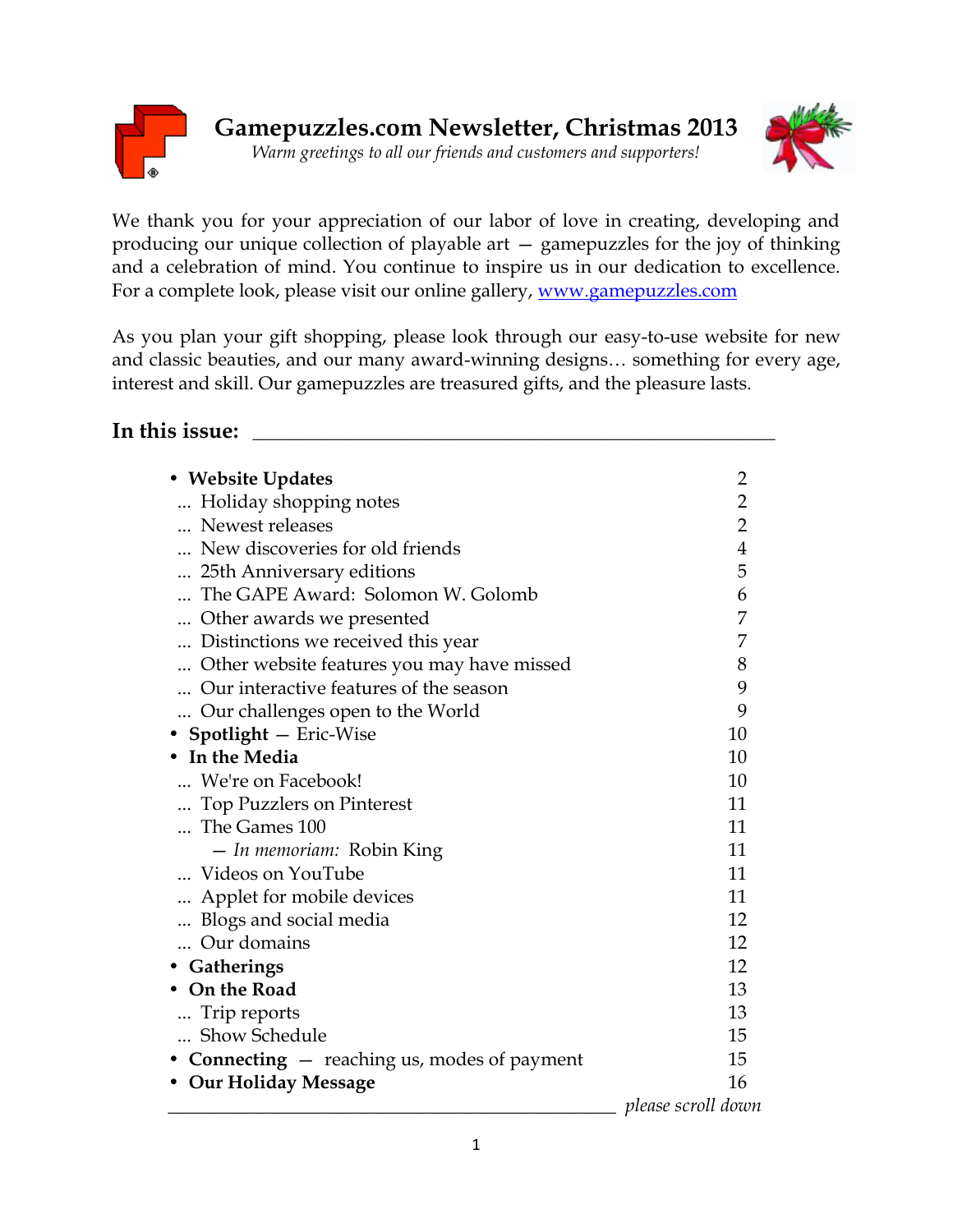For a quick overview, see our flippable online catalog where you can virtually turn all 24 pages: [www.flipcatalogues.com/flashplayer.aspx?id=459&file=](http://www.flipcatalogues.com/flashplayer.aspx?id=459&file)

Or print out some or all of its pages from the online "print catalog" version, [www.gamepuzzles.com/catalog/catalog.htm](http://www.gamepuzzles.com/catalog/catalog.htm) 

\*\*\*\*\*\*\*\*

# **WEBSITE UPDATES**

#### **... Holiday shopping notes**

The holiday season is upon us, with only a few weeks until Christmas. Every year we do our utmost to ship your orders to arrive in time for the holidays. Please refer to our special holiday messages:

- Gift shopping made easy, including the convenient PayPal option: [www.gamepuzzles.com/holiday.htm](http://www.gamepuzzles.com/holiday.htm)
- About shipping to anywhere in the world, costs and deadlines: [www.gamepuzzles.com/shipxmas.htm](http://www.gamepuzzles.com/shipxmas.htm)
- Gift-wrapping available; choose a style (snowflakes or penguins): [www.gamepuzzles.com/giftwrap.htm](http://www.gamepuzzles.com/giftwrap.htm)
- Gift certificates available, in multiples of \$25: [www.gamepuzzles.com/giftcert.htm](http://www.gamepuzzles.com/giftcert.htm)

------------------------

## **... Newest releases for 2012-2013**

• **Chasing Squares**<sup>M</sup> – invented by Jerry Farrell, developed by Kate Jones, this attractive small puzzle has a unique gambit: form from 1 to 24 "traceable" squares with just 16 pieces. A virtuoso tiling challenge! [www.gamepuzzles.com/tiling3.htm#CS](http://www.gamepuzzles.com/tiling3.htm#CS)



• L-Sixteen<sup> $M$ </sup> – where the holes mean a lot. This little brother to our Fill-Agree uses L-tetrominoes with every combination of 0 to 4 holes. You wouldn't believe what they can do with patterns of holes. Easy to extremely hard challenges.

[www.gamepuzzles.com/polycube.htm#L16](http://www.gamepuzzles.com/polycube.htm#L16)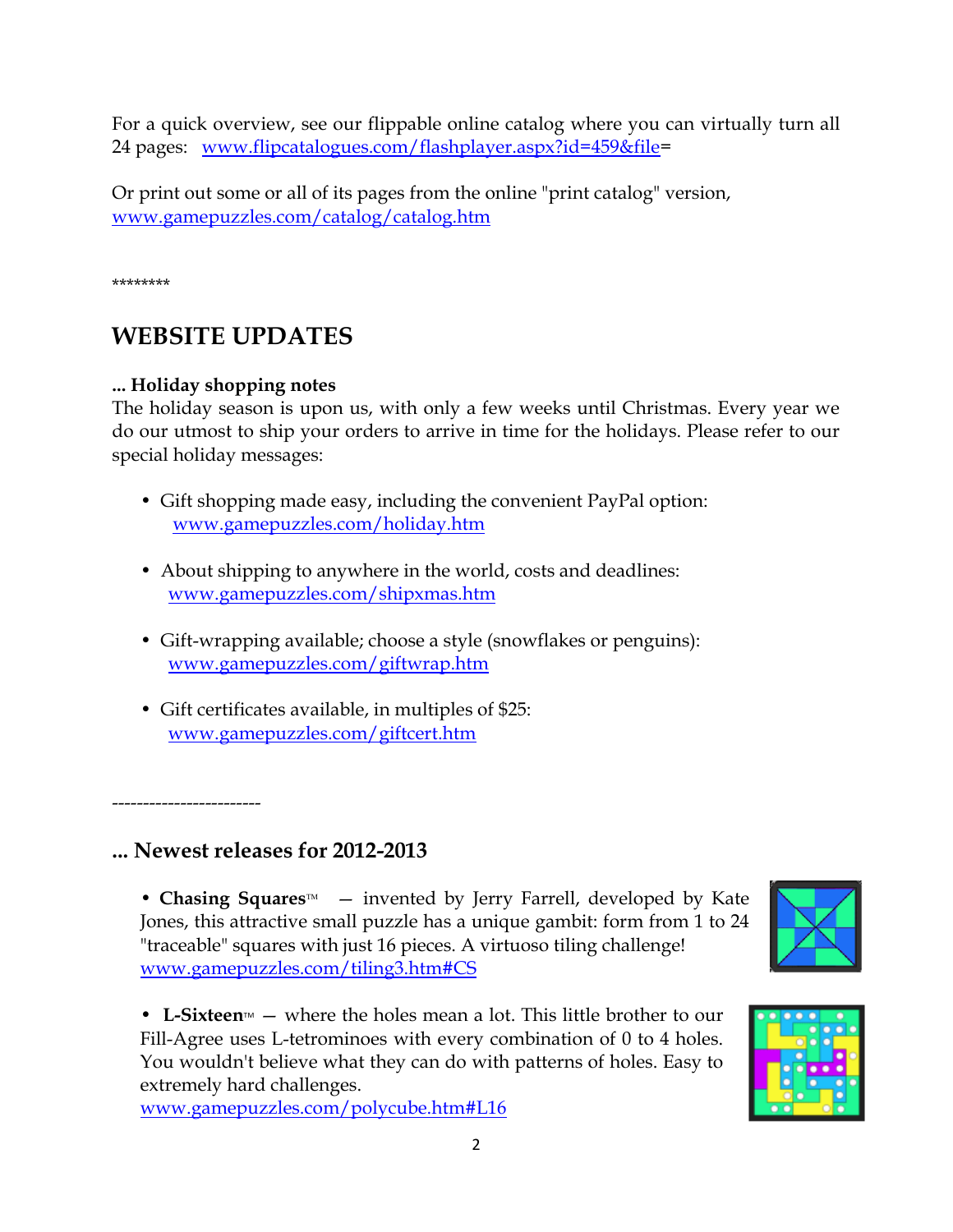**Brace<sup>™</sup>** deluxe wood gameboard – After 15 years, our fascinating strategy game, Brace, originally produced as a jazzy tapestry, now has a wonderful new look as a large (24") wooden board, beautifully finished, laser-engraved and handpainted. [www.gamepuzzles.com/abstrct5.htm#BNw](http://www.gamepuzzles.com/abstrct5.htm#BNw)

> • **Fractured Fives**<sup>M</sup> – by Kate Jones, had its first public release while celebrating its 25th anniversary of creation! Our longest run-up - [www.gamepuzzles.com/polycube.htm#F5](http://www.gamepuzzles.com/polycube.htm#F5)

**StarHex-II** $M$  – Created by college-bound student Jacob Lettie, this new polyform set of polystars was right up our alley. Its star grid is one of the 17 classic symmetry groups we love so much. Making only concave borders is a beautiful challenge, and separating the colors is a real doozie. New solutions win a prize! - [www.gamepuzzles.com/tiling2.htm#SH23](http://www.gamepuzzles.com/tiling2.htm#SH23) 

• **A+D+D+D**<sup>M</sup> (say "add") is portable instant fun with numbers and strategy. The storage pouch is the gameboard. Add numbers on dice for sums that get your pawns on the board in rows of 3, 4 or 5. Invented by Devin Stewart; puzzles by Kate Jones. [www.gamepuzzles.com/abstrct3.htm#Ad](http://www.gamepuzzles.com/abstrct3.htm#Ad) 

> • **Tangramion**<sup>M</sup> – designed by Serhiy Grabarchuk, extended by Kate Jones, this 7-tile square was inspired by the dissection patterns of Archimedes' Square and classical Tangrams. The square has only 10 solutions, and only 93 convex, 33 mirror and 36 rotationally symmetrical shapes have turned up so far — partly because none of the 7 tiles themselves is symmetrical. Prizes for

new ones! [www.gamepuzzles.com/tiling3.htm#TGM](http://www.gamepuzzles.com/tiling3.htm#TGM) 

 $$ developed by Kate Jones, has it all: drama, beauty, variety, challenge, mathematical intrigue, and the itch to try it. And it's on the Games 100 list for 2014! We make it in a dazzling new marbleized acrylic —

[www.gamepuzzles.com/esspoly2.htm#HS](http://www.gamepuzzles.com/esspoly2.htm#HS) 

• **Octiamond Stack**<sup>M</sup> – We're offering a special and very limited edition of the 66 octiamonds, styled as 6 separate "petals" that stack, each in a little tray. Only while they last. And only for the hardiest puzzle lovers and collectors [www.gamepuzzles.com/oct-stack.htm](http://www.gamepuzzles.com/oct-stack.htm) 









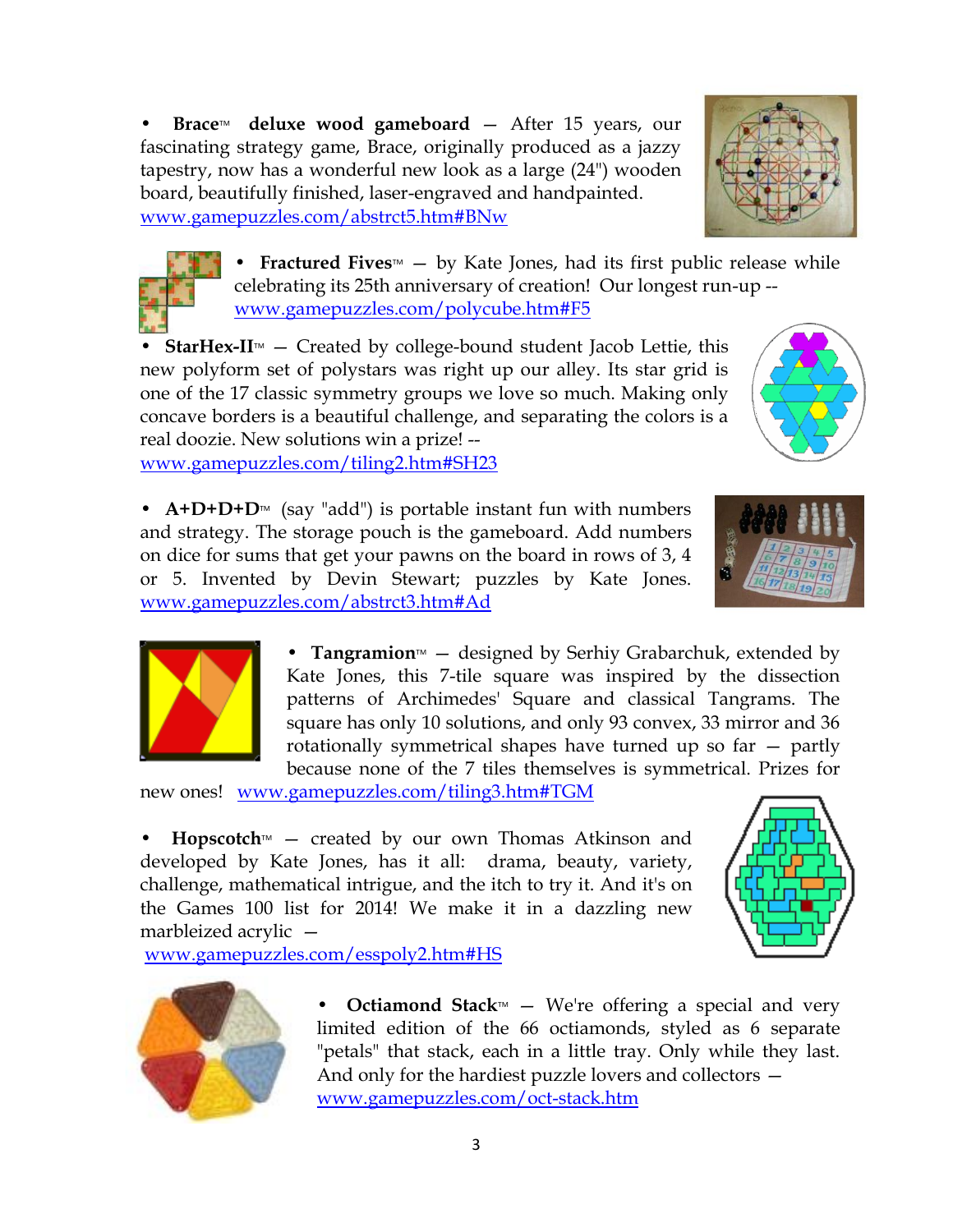• *Flashes of Life —The Flower Collection* is a magnificent book of photography by Bob Steinberger, with haikus by Kate Jones. A museum-quality coffee-table book to treasure forever. A perfect gift. While not a new release, its magnificence deserves repeated mention:

[www.gamepuzzles.com/flashes.htm](http://www.gamepuzzles.com/flashes.htm) 

Our other recent releases from the last years, along with other announcements, are listed on the "New Stuff" page: [www.gamepuzzles.com/newtopic.htm](http://www.gamepuzzles.com/newtopic.htm) 

------------------------

## .**.. New discoveries for old friends**

• **Grand Bowties** – We've added a special gallery page for this superbly versatile set ... match colors in intricate ways-edge to edge, corner to corner, tip to tip, and now on half-edges, too. Take a look. They form the loveliest of patterns with shimmering frosted highlights:

[www.gamepuzzles.com/b24gallery.htm](http://www.gamepuzzles.com/b24gallery.htm) 



• **Triangoes**<sup>M</sup> **Jr.**  $-$  See new letters and numbers evoked with colors, a delightful new theme suggested by Meshele Merchant. We're still expanding this collection:

[www.gamepuzzles.com/tjtiling.htm#TJalphabet](http://www.gamepuzzles.com/tjtiling.htm#TJalphabet) 

• **MiniMatch**<sup>M</sup> – See 9 attractive new patterns with partial matching for this neat small puzzle with striking artistic effects: Match a doubled square in the center, and all singles along the border: [www.gamepuzzles.com/mim-match.htm#9big](http://www.gamepuzzles.com/mim-match.htm#9big) 





• **Rombix**<sup>M</sup> **Jr.**  $-$  See a collection of cool new patterns created by a talented 8-year-old for this darling puzzle. There's no end to the pretty variations you can create with its versatile shapes. [www.gamepuzzles.com/rbjfyp.htm](http://www.gamepuzzles.com/rbjfyp.htm) 

• **Ten-Yen** $M - 3$ -layer problem solved! After ten years of being posted as a challenge open to the world, with a prize for the solver, our Ten-Yen 3-layer problem has been solved, by a math professor and a doctoral student in Latvia! Confirmed: our 17 identified shapes are indeed the complete set.

[www.gamepuzzles.com/3layers.htm](http://www.gamepuzzles.com/3layers.htm) 



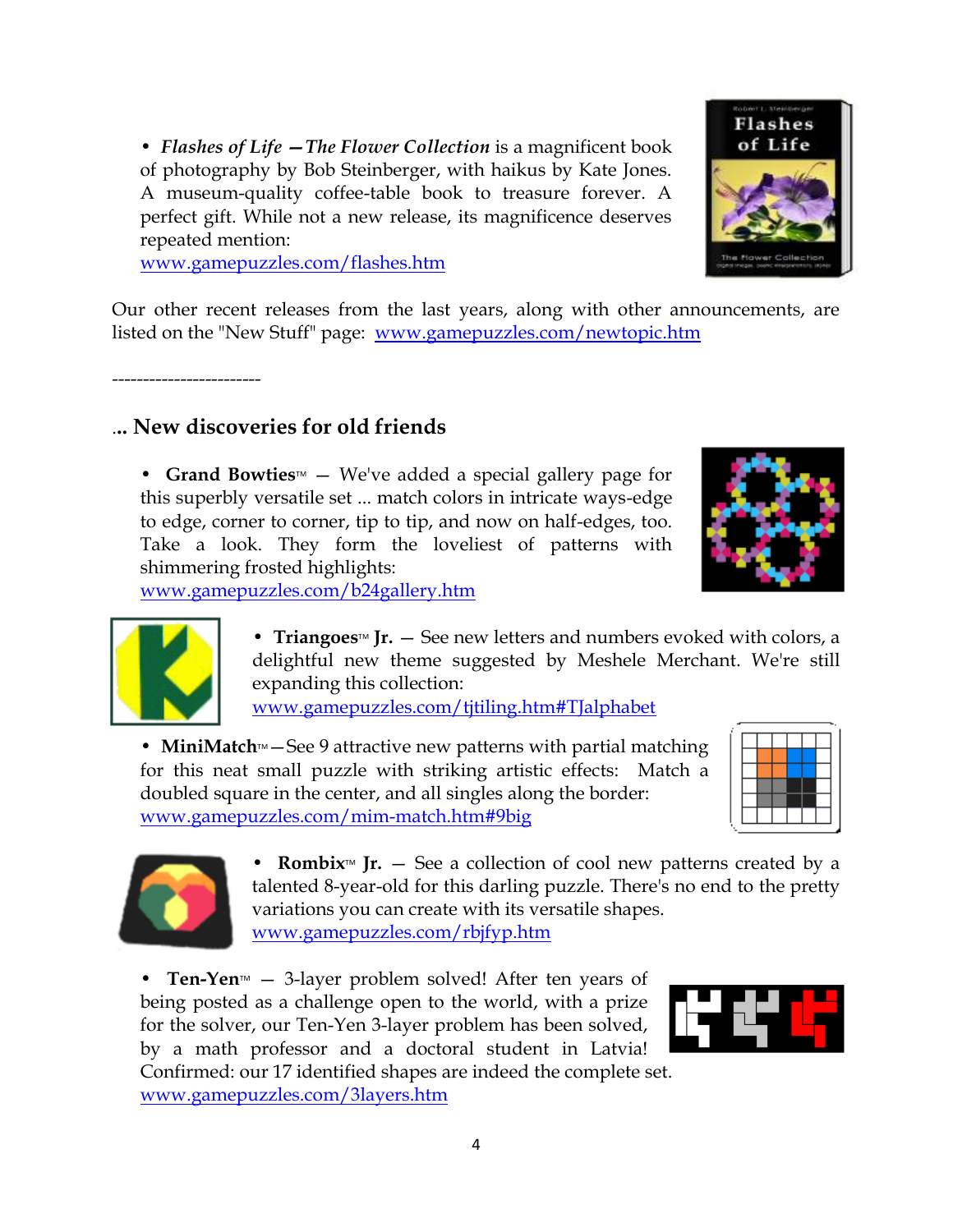**Iamond Hex** $M \sim a$  at last has a book! This hardest of our small puzzles for years offered only two major challenges. Its new booklet includes hundreds of new figures and some games. If you own this delightfully vexatious puzzle, send us your email and we'll send you the digital file. Or send us your street address and we'll mail you a printed copy.



[www.gamepuzzles.com/esspoly.htm#IH](http://www.gamepuzzles.com/esspoly.htm#IH)

--------------------------

## .**.. 25th Anniversary editions**

This year's 25-year retrospective covered 1988 and the products we introduced that year. Having introduced so many new products in 1987, we had to catch our breath a bit and add fewer designs in 1988. Each of these had greater complexity than where we had gone before and involved companion activities. See "1988: Compounding complexity" for historical notes:

[www.gamepuzzles.com/1988notes.htm](http://www.gamepuzzles.com/1988notes.htm) 

• **Warp-30**<sup> $M$ </sup> — a four-way packing of spheres [www.gamepuzzles.com/prpuzzls.htm#WT](http://www.gamepuzzles.com/prpuzzls.htm#WT)



• **Hexmozaix**<sup> $M$ </sup> **II**  $-$  the larger companion, in the new silver and frosted colors—

[www.gamepuzzles.com/edgmtch2.htm#H18](http://www.gamepuzzles.com/edgmtch2.htm#H18)





--------------------------

• **Tan Tricks**<sup>M</sup> **I** and  $II - a$  surprisingly difficult polyform set [www.gamepuzzles.com/tk.htm](http://www.gamepuzzles.com/tk.htm)

• **IcosaTriad** $M$  – limited edition, just a few left [www.gamepuzzles.com/prpuzzl2.htm#IT](http://www.gamepuzzles.com/prpuzzl2.htm#IT)



• **Quintachex**® 20" wood chessboard — just one made for 2013 [www.gamepuzzles.com/polycub3.htm#QXw](http://www.gamepuzzles.com/polycub3.htm#QXw)

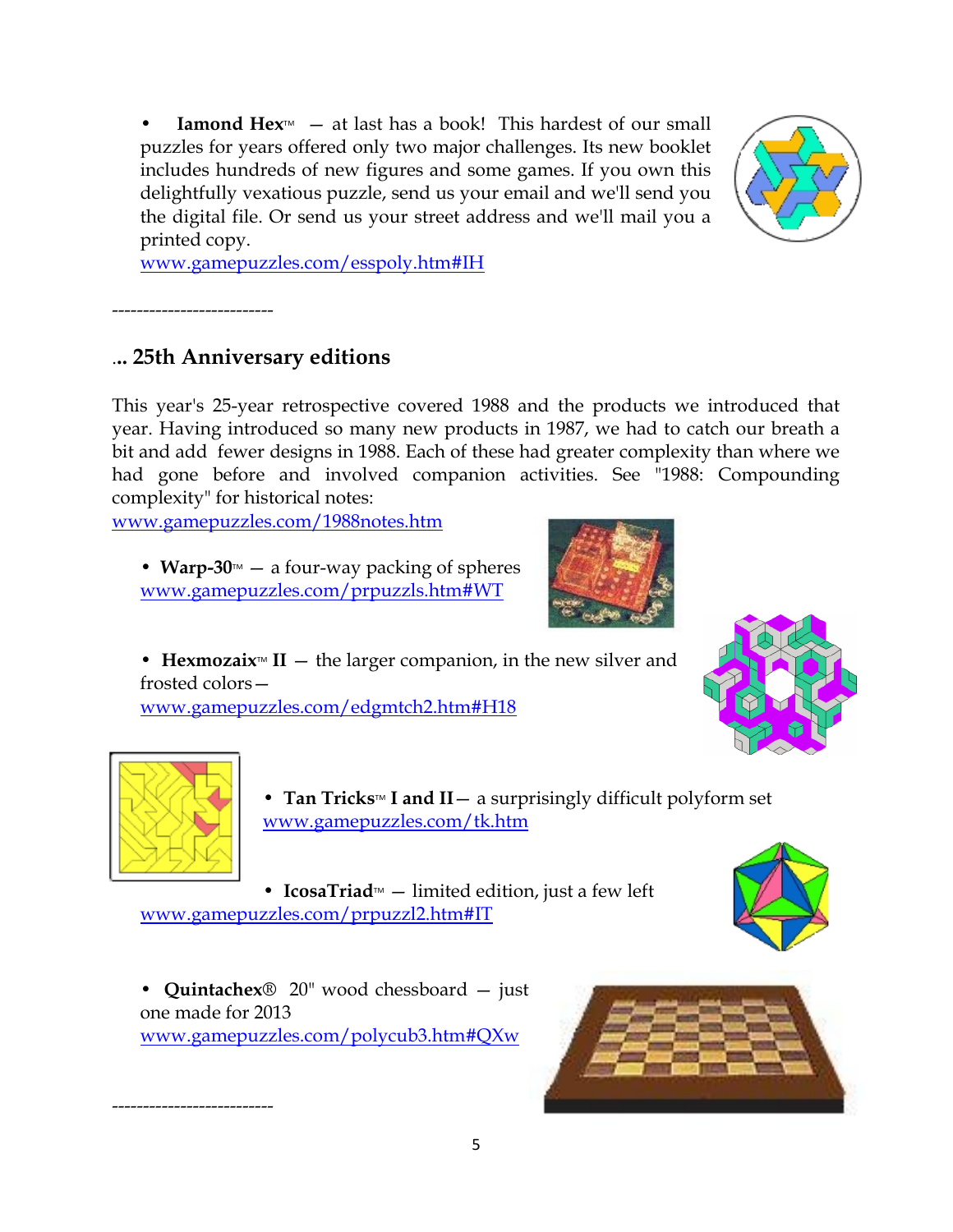# **The GAPE Award: Solomon W. Golomb, Ph.D.**

For 2013, Kadon is presenting the **Gamepuzzles Annual Pentomino Excellence** award [www.gamepuzzles.com/kadon.htm#bestow](http://www.gamepuzzles.com/kadon.htm#bestow) to the patriarch of polyominoes, Solomon W. Golomb, [www.gamepuzzles.com/polyintr.htm](http://www.gamepuzzles.com/polyintr.htm)



on the 60th anniversary of his having introduced pentominoes at the Harvard Math Club. Some years later, in 1965, his landmark book, *Polyominoes*, was published by Charles Scribner's Sons. A revised 2nd ed. From Princeton Univ. Press came in 1994.

In real life, Solomon is a Distinguished Professor of Electrical Engineering and Mathematics, holding the Andrew and Erna Viterbi Chair in Communications at the University of Southern California. In his student days at Harvard, Sol studied, named, documented and popularized these unique geometric shapes, the polyominoes, and has for 60 years watched them go out into the world and capture the imagination of mathematicians, writers, puzzle collectors, puzzle makers and thinkers of all ages.

Enthusiasts like Martin Gardner, Arthur C. Clarke, Kate Jones, R. Wayne Schmittberger and countless others in the math and game field have written about pentominoes, and Kate Jones has built the entire Kadon enterprise upon their irresistible appeal.

Companies from Japan to Canada to Russia to France have jumped on the polyominoes bandwagon with commercial versions, along with Kadon's path-breaking Quintillions set. Who hasn't heard of Tetris, Blockout (a Kadon trademark), Blokus, Katamino? Even Discovery Toys sells a miniature plastic set. See more history in Wikipedia.

Any year now, the stubborn folks at Merriam-Webster may break down and add "pentomino" to their dictionary. Other dictionaries already have it.

Blue Balliett has written three charming, award-winning mysteries for children, prominently featuring pentominoes and bringing their lore into many classrooms, for which Ms. Balliett received our GAPE award for 2006.

None of this would have come about without the brilliance and innovation of their "inventor", Solomon Golomb. No one is more deserving of a special lifetime award for excellence with pentominoes than Solomon. Why, the very word "Polyominoes" is an anagram for "Yipe, Solomon!" We congratulate and salute him with fervent admiration and gratitude for his extraordinary contribution to human progress and civilization. See our award to Sol here: [www.gamepuzzles.com/gape13.htm](http://www.gamepuzzles.com/gape13.htm)

------------------------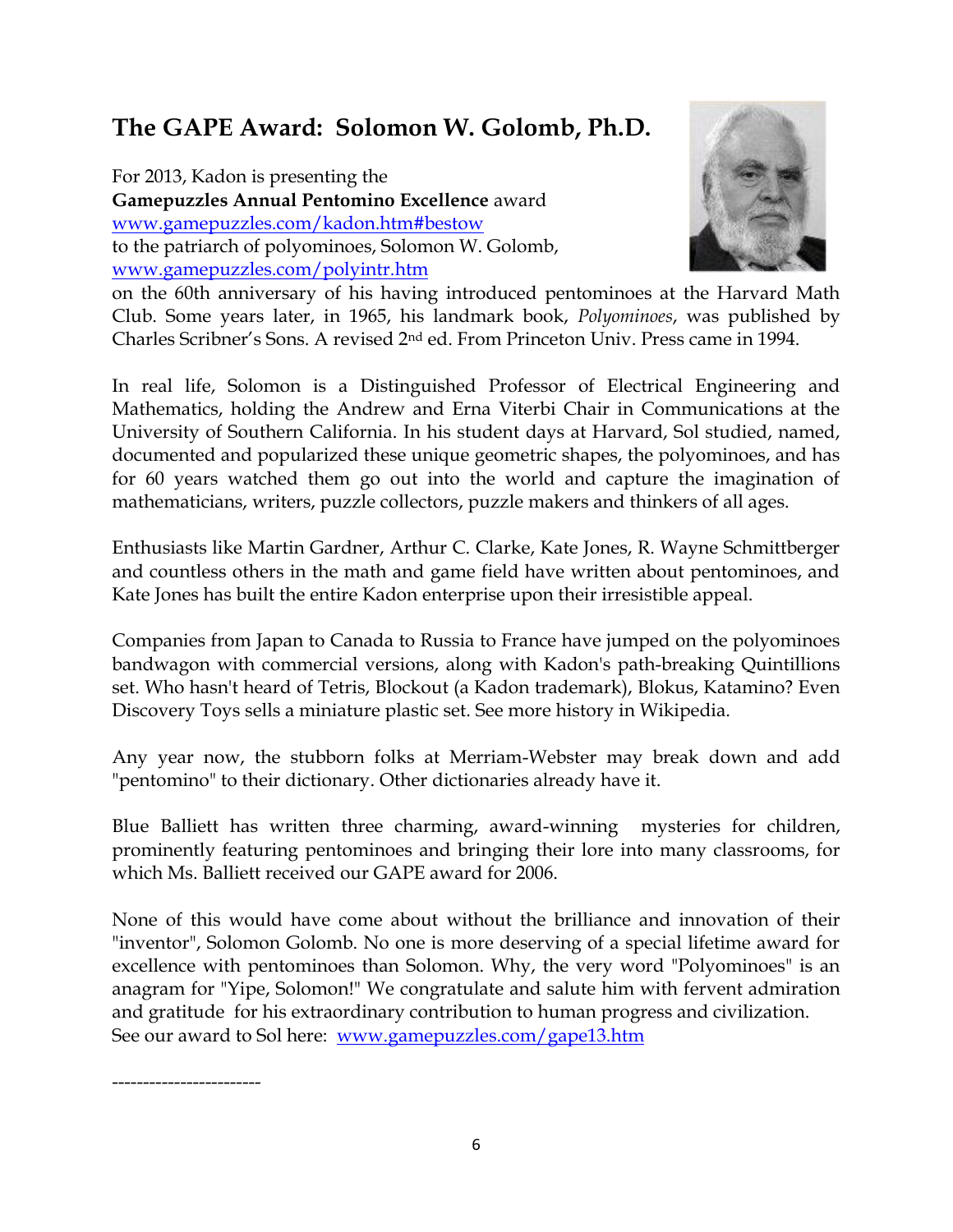### **... Other awards we presented**

Kadon occasionally sponsors awards to First-Place winners of certain puzzle-solving competitions, particularly those that use Kadon products. Here are some winners of contests in 2013:

• **The Third Annual Doris Championship** and Festival of Mind, 2013, organized by Doris inventor Zdravko Zivkovic, involved thousands of students in Serbia, Romania, Croatia and Hungary. The top winner was Lucia Scur from Croatia, and she received a special Doris set as one of her prizes. See pictures here: [www.gamepuzzles.com/doris2013champ.htm](http://www.gamepuzzles.com/doris2013champ.htm)

• **Ten Yen** $\text{M}_{\text{max}}$  — congruent shapes with all 3 colors. Found after 10 years! The maximum is now proven to be 17. Solved by Prof. Andrejs Cibulis and his doctoral student, Juris Cernenoks, at the University of Latvia. See the story and their award: [www.gamepuzzles.com/polycub3.htm#Ten](http://www.gamepuzzles.com/polycub3.htm#Ten) 

• **Vee-21**<sup> $M$ </sup>  $-$  the 25-holes problem. Several people won a prize for new solutions this year, and the competition is still open: [www.gamepuzzles.com/25holes.htm](http://www.gamepuzzles.com/25holes.htm)

------------------------

### **... Distinctions we received this year**

• Gabriel Fernandes has a great blog for reviewing puzzles, and for his 300th blog he named his "Top 10" puzzles of the previous 100 reviewed, including our Cubits<sup>M</sup>: [www.gamepuzzles.com/edgmtch4.htm#CU.](http://www.gamepuzzles.com/edgmtch4.htm#CU)

You can read Gabriel's full and well-illustrated review of Cubits<sup>™</sup> at <http://mypuzzlecollection.blogspot.com/2012/06/cubits.html>

For his 400th blog and his "Top 10" favorites in that group, our Roundominoes® was runner-up. See Gabriel's beautiful review,

<http://mypuzzlecollection.blogspot.com/2013/10/roundominoes-by-puzumi.html> highlighting our collaborator, German Calas, as a new source for buying our puzzles on his <u>www.puzumi.com</u> website.

• We were thrilled that the December 2013 issue of Games Magazine selected Hopscotch for inclusion in their list of the 100 best games of the year 2014. See the review by John McCallion:

[www.gamepuzzles.com/gamesmg5.htm#HS](http://www.gamepuzzles.com/gamesmg5.htm#HS)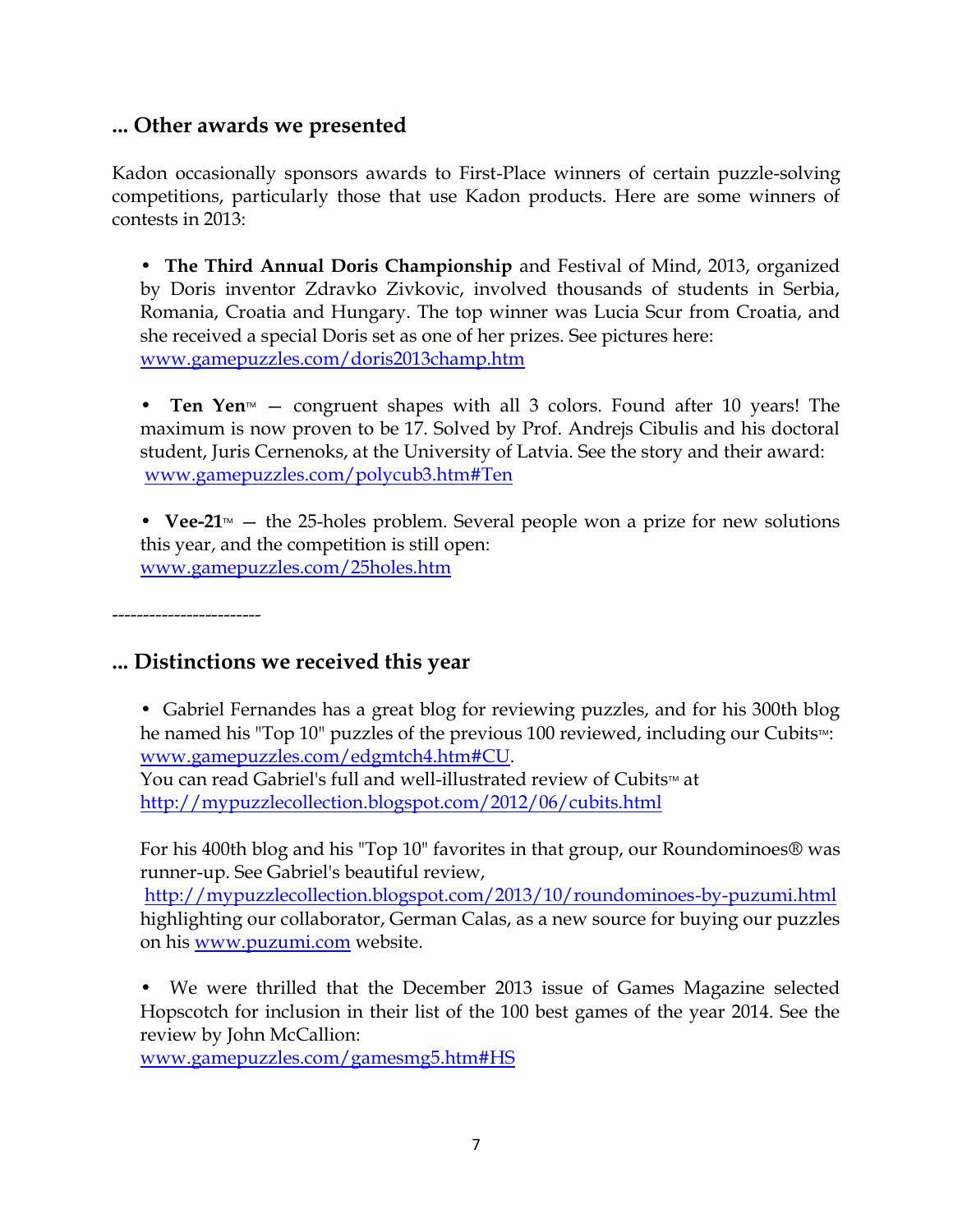• This year was our 30th season at the Maryland Renaissance Festival, and the King himself visited our pavilion to extend congratulations, right after he and his royal entourage had a spirited bout at our Royal Game of the Goose. Scroll down to see several photos of the scene:

[www.gamepuzzles.com/renfest.htm#king](http://www.gamepuzzles.com/renfest.htm#king)

------------------------

### **... Other website features you may have missed:**

• Our Search index is a useful page for finding games by type or by special category, cross-referenced from our regular sections. Some unique items are listed only here, not found elsewhere in our website. We've recently added some new items here:

[www.gamepuzzles.com/search.htm](http://www.gamepuzzles.com/search.htm) 

• Additions and upgrades – Each year we add new features and surprises, new products and new activities to the website. Here's a standing offer - a bounty to the first person to find and tell us of any bloopers we made! A separate gift for each mistake found. Email: <mailto:kadon@gamepuzzles.com?subject=BlooperBounty>

• All our interactive, online-playable games and amusements are listed here, some with hidden links to make a game even out of finding them: [www.gamepuzzles.com/website.htm#icons](http://www.gamepuzzles.com/website.htm#icons)  [www.gamepuzzles.com/website.htm#memory](http://www.gamepuzzles.com/website.htm#memory)  [www.gamepuzzles.com/website.htm#amuse](http://www.gamepuzzles.com/website.htm#amuse) 

• A whole page of long-secret links leads to goodies and surprises: [www.gamepuzzles.com/balloons.htm](http://www.gamepuzzles.com/balloons.htm) 

• What You Can Buy for \$25 Dollars – this playful "Chinese menu" page of 12 special items has some surprising goodies for the price-conscious. Check out [www.gamepuzzles.com/buyfor25.htm](http://www.gamepuzzles.com/buyfor25.htm) 

• Our printable full-color catalog has been updated; read or print its 24 standard pages from three .pdf files. Its condensed descriptions and small illustrations make for a compact portable reference. You'll need Adobe Reader to view it. Prints OK in gray, too. Includes a printable order form [www.gamepuzzles.com/catalog/catalog.htm](http://www.gamepuzzles.com/catalog/catalog.htm)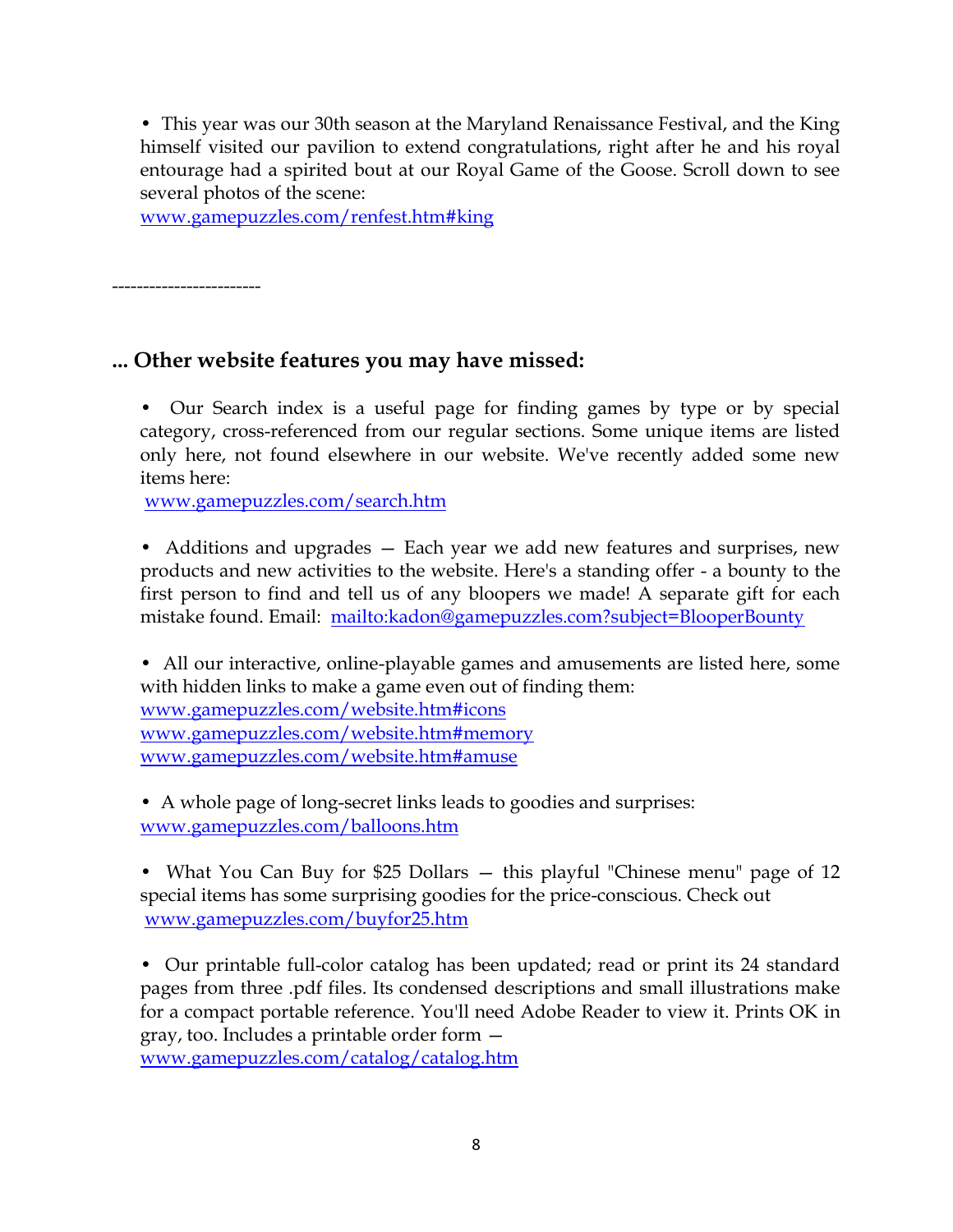• And check occasionally for interesting new links added on our Resources pages, especially in "the game of ideas". Nothing to buy, just eye and mind candy: [www.gamepuzzles.com/resourc6.htm](http://www.gamepuzzles.com/resourc6.htm) 

---------------------------

### **... Our interactive features of the season:**

• Try your hand at our very tricky memory game of matching little teddy bears: [www.gamepuzzles.com/memory4/memory4.htm](http://www.gamepuzzles.com/memory4/memory4.htm) 

• Here's an even more confusing memory game with Christmas trees: [www.gamepuzzles.com/Christmas/christmas.htm](http://www.gamepuzzles.com/Christmas/christmas.htm) 

-----------------------

## **... Our challenges open to the World (you may win a prize):**

• **Arc Angles** – form one closed matched loop of all 25 tiles, with the minimum enclosed area.

[www.gamepuzzles.com/pentuniv.htm#AA](http://www.gamepuzzles.com/pentuniv.htm#AA) 

• **The 25-Hole Challenge** — fit thirteen Vee-21 tiles (V-trominoes) rigidly into their tray with no slipping or sliding... [www.gamepuzzles.com/25holes.htm](http://www.gamepuzzles.com/25holes.htm) 

• **The 7 Congruent Shapes problem** — divide the 24 Hopscotch pieces to form 7 identical areas of 12 unit squares. A new shape wins you a prize: [www.gamepuzzles.com/hopscotch.htm](http://www.gamepuzzles.com/hopscotch.htm) 

• **The Octo Clock** — arrange 8 numbers as a clock face to meet goals... [www.gamepuzzles.com/g8-clock.htm](http://www.gamepuzzles.com/g8-clock.htm) 

• **The Mini-Quiz series** — we've published 8 so far, all still open. No one has fully solved Quiz No. 6, though a good candidate has recently appeared. We are curious and curiouser...

[www.gamepuzzles.com/quiz.htm](http://www.gamepuzzles.com/quiz.htm) 

See all 10 of our contest questions in the Contests page, [www.gamepuzzles.com/contests.htm#Kadon](http://www.gamepuzzles.com/contests.htm#Kadon)

\*\*\*\*\*\*\*\*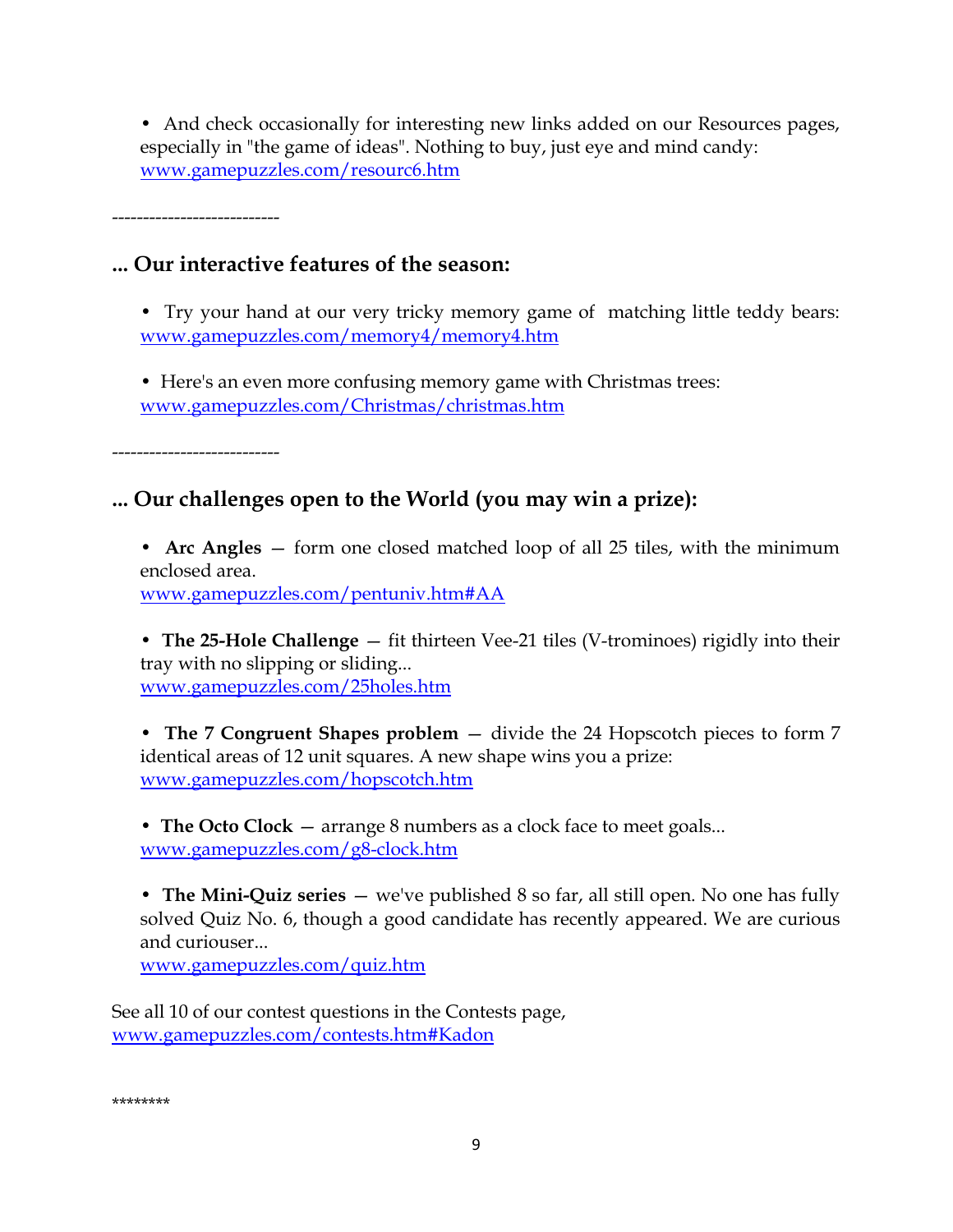# **SPOTLIGHT — Eric-Wise**

Eric-Wise is a relative late-comer to the gamepuzzles scene but has taken to it with unbounded enthusiasm. His moniker comes from "Counter-Crock-Wise", based on a concept album of poems he wrote, "The Crooked King's Crock" (political satire), and his general independent mindset.



Eric has been in the music business most of his life, and for nearly two decades has been the stage manager for The Commodores, a career that takes him to their concerts from China to Africa and anywhere in between. Sometimes he even gets to do... pyrotechnics!

He also happens to be the son of Kate Jones, reunited after a 25-year separation. His expertise in setting up shows and being an all-around roadie has come in handy in helping Kate to redesign her new booth and to assist at her exhibits in art shows when he is not on the road at Commodore gigs. His quick grasp of the puzzle concepts and skill at explaining them makes him a great asset with visitors to the booth.

Between music gigs, Eric gets more deeply involved in the gamepuzzles adventure, helping at shows and at the Maryland Renaissance Festival, in the laser shop, the wood shop, and with developing video clips about the various puzzles (a project under construction). In the fall of 2013 he singlehandedly reorganized the Kadon warehouse, ridding it of mildew, building new shelves, and redesigning the lighting system.

Eric has an amazing capacity for original thinking, philosophy, technical savvy and awesome street smarts gained from a stint in the military and from having lived in Mexico, Germany, Sweden, the Netherlands and being in the high-tension creative atmosphere of the music business. On the side he's a free-lance entertainment manager for nightclubs and festivals. He knows how to fix and solve anything. You'd want him along in any emergency.

For relaxation Eric plays his guitar and writes. Recently he has also been inspired to design gameboards. Stay tuned.

\*\*\*\*\*\*\*

## **IN THE MEDIA**

------------------------

... **We're on Facebook!** "Like" us at <u>www.facebook.com/gamepuzzles</u> and see our latest news and stories. Post comments, questions and answers.

10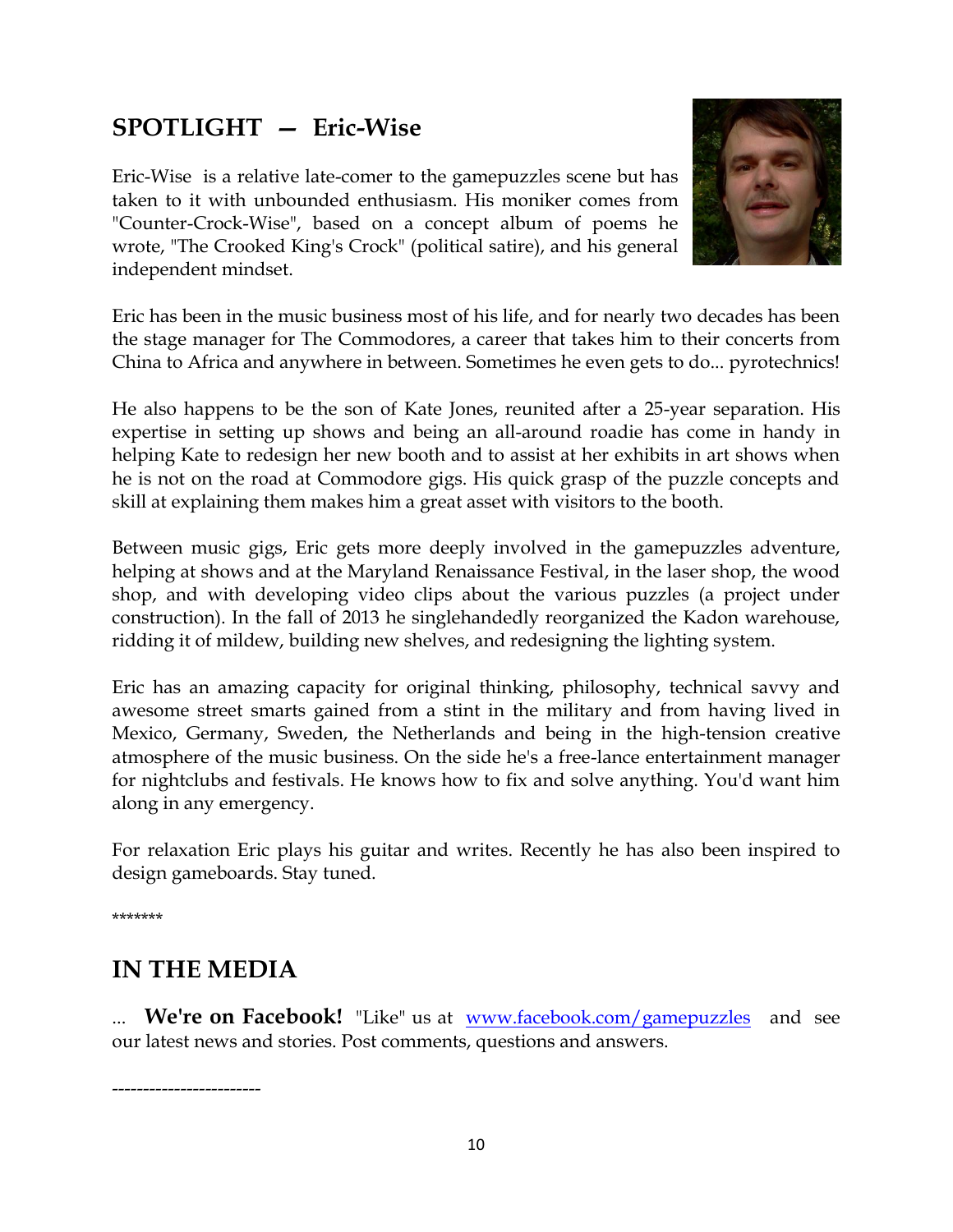... **Top Puzzlers** — A webpage on the Grabarchuk puzzle family's Pinterest site is dedicated to the most renowned puzzle designers of the world, past and present. Kate Jones is included: <http://pinterest.com/grabarchuk/top-puzzlers/>

------------------------

... **The Games 100**, a thrilling honor! Games Magazine's annual list of the 100 best games for 2014 includes our Hopscotch set in the Puzzles category — bringing to 52 our historical record of this honor since 1980.

[www.gamepuzzles.com/gamesmg5.htm#HS](http://www.gamepuzzles.com/gamesmg5.htm#HS)

*In memoriam* — we are sad to report that a dear friend and Games' excellent reviewer, Robin King, passed away on Thanksgiving Day 2013 after a long illness. She was only 58. A small tribute is here:

[www.gamepuzzles.com/gamesmem.htm](http://www.gamepuzzles.com/gamesmem.htm)

-------------------------

... **Videos on YouTube** — Our friend and fellow polyomino lover, Donald Kern, has created four delightful and impressive videos showing the "complete" set (35 one-sided pieces) of pentacubes forming amazing and difficult solutions by Don. You'll want to see these more than once. The lively musical backgrounds are original compositions by one of our favorite pianists, Sergei Novikov ( [www.speakingmusic.com](http://www.speakingmusic.com/) ).

• Regular 5x5x7 Block [www.youtube.com/watch?v=odnc60SBLnk&feature=relmfu](http://www.youtube.com/watch?v=odnc60SBLnk&feature=relmfu)  • Two-Sided Staircase [www.youtube.com/watch?v=LKPJLq358Ds&feature=relmfu](http://www.youtube.com/watch?v=LKPJLq358Ds&feature=relmfu)  • Jagged-Edge Block [www.youtube.com/watch?v=EKqi4E-k-TY&feature=relmfu](http://www.youtube.com/watch?v=EKqi4E-k-TY&feature=relmfu)  • Chichen Itza Pyramid

[www.youtube.com/watch?v=2\\_5aZyAQJ90&feature=relmfu](http://www.youtube.com/watch?v=2_5aZyAQJ90&feature=relmfu) 

------------------------

... **A Proteus® applet for mobile devices** — A Proteus fan, Paul Nord, put his genius to work creating an app for your mobile devices so you can play our Proteus meta-game against a fairly smart computer. Get it at the Apple store for under a dollar: <http://itunes.apple.com/us/app/michael-waitsmans-proteus/id525544204>

------------------------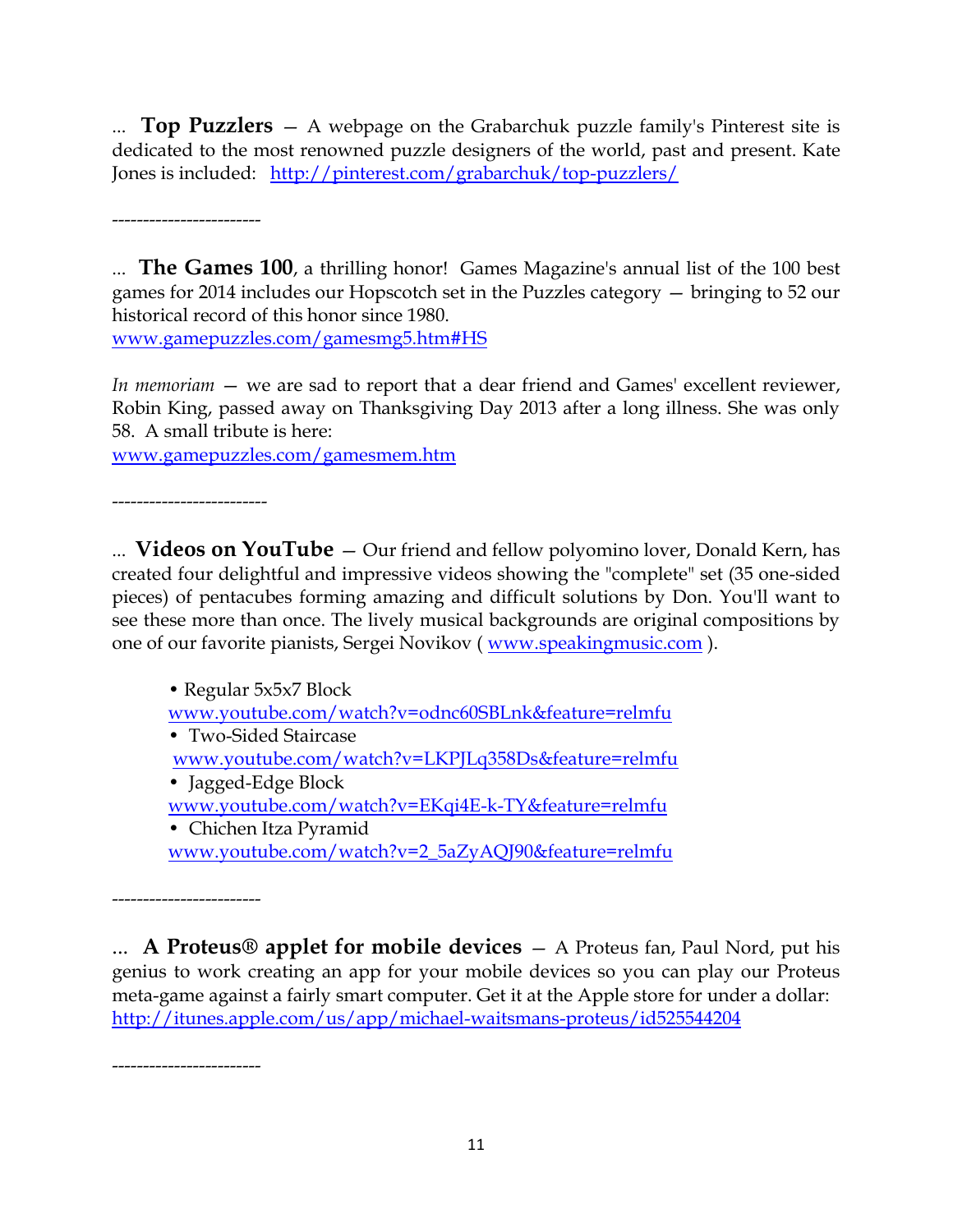## **... Kate's Blogs and Social Media**

- Blogspot, http://kates-takes.blogspot.com
- Live Journal, [www.livejournal.com/users/puzzlelady/](http://www.livejournal.com/users/puzzlelady/)
- Facebook, [www.facebook.com/puzzlelady](http://www.facebook.com/puzzlelady)
- Twitter, <http://twitter.com/gamepuzzlelady>
- LinkedIn, [www.linkedin.com/in/puzzlelady](http://www.linkedin.com/in/puzzlelady)
- Flickr, [www.flickr.com/photos/puzzlelady/](http://www.flickr.com/photos/puzzlelady/)
- Meme Hunter, [www.memehunter.net](http://www.memehunter.net/)

#### **... Our domains**

 $\overline{\phantom{a}}$  , where  $\overline{\phantom{a}}$ 

- [www.gamepuzzles.com](http://www.gamepuzzles.com/)
- [www.gamepuzzles.US](http://www.gamepuzzles.us/)
- [www.memehunter.net](http://www.memehunter.net/)
- [www.tactilegraphics.us](http://www.tactilegraphics.us/)
- [www.playable-art.com](http://www.playable-art.com/)
- [www.polyformpuzzles.com](http://www.polyformpuzzles.com/)
- [www.hexdominoes.com](http://www.hexdominoes.com/)
- [www.thelifeofgames.com](http://www.thelifeofgames.com/)



\*\*\*\*\*\*\*

# **GATHERINGS**

... **21st annual International Democratic Education Conference** August 4-8, 2013 — Boulder, CO

This event was an eye-opening experience for us about alternate ways to educate children and help them "gain the tools to build a just, sustainable, and democratic world." Their mission is to push the boundaries of what we mean by learning, sharing, connecting and creating. Check them out: <http://www.idec2013.org/IDECprogram.pdf>

For four days we had kids and grown-ups gathering at our display, experiencing a whole new way of thinking in turn.

------------------------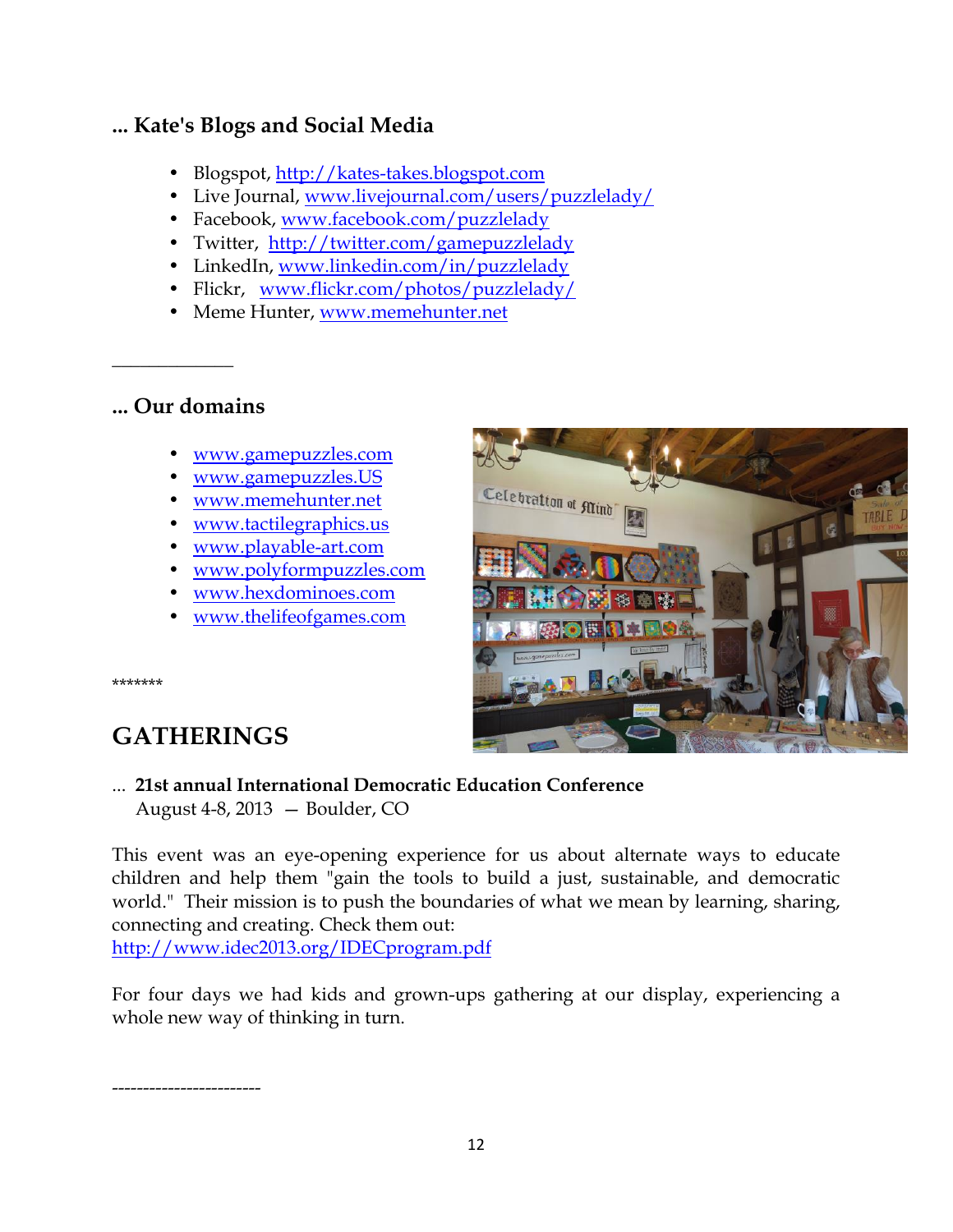#### **... Celebration of Mind — October 20, 2013**

World-wide, Martin Gardner's fans and admirers organize events to honor his memory (October 21, 1914-May 22, 2010) on his birthday, celebrating this great writer's life of bringing math, magic, puzzles and reason to the world. For the second year in a row, his birthday coincided with the closing weekend of the Maryland Renaissance Festival, so we dedicated October 20, 2013, as a Celebration of Mind to Martin, whose writings directly inspired Kadon's work in recreational mathematics. Our theme was "Polyform Puzzles — portals of world and mind." This birthday tribute was just one of dozens held around the globe. See details here:

<http://celebrationofmind.org/celebration-of-mind/>

and our write-up at

<http://celebrationofmind.org/listing/polyform-puzzles-portals-of-world-and-mind/>

See one photo of our pavilion decorated with the Celebration of Mind banner above and more here: [www.gamepuzzles.com/rf2013gardnercom.htm](http://www.gamepuzzles.com/rf2013gardnercom.htm)

We designed a special souvenir puzzle for visitors and customers. You're invited to print it out and work it, too: [www.gamepuzzles.com/6x6martin.pdf](http://www.gamepuzzles.com/6x6martin.pdf)

\*\*\*\*\*\*\*

# **ON THE ROAD**

#### **... Midwest Tour, June-August 2013 — Part 1**

Kate Jones and Meshele Merchant tackled four big shows in a row in June — Cleveland, OH; Hinsdale, IL; Evanston, IL; and Wayzata, MN — and camped out in-between at KOA's. Hinsdale was wonderful to us, in a beautiful park setting. A bird got trapped in our tent overnight, its mate frantic till its release in the morning. Evanston had us under a railroad trestle, with whistles and rattling drowning us out every few minutes (at least we were sheltered from the rain).

The worst weather caught up with us in Wayzata just as we finished setting up Friday evening. Huge winds arrived and mowed down most of the booths. Ours held, and even held others from blowing down the street. By Saturday morning the organizers deemed it too dangerous and wisely cancelled the show, as more blasts were coming and all the lights were out in town from power lines being downed and trees fallen across many roads. So we all packed up Saturday morning and left on roads not blocked by trees. Our motel had power, but all surrounding eateries were dark. This adventure inspired a little poem: [www.gamepuzzles.com/wayzata13.htm](http://www.gamepuzzles.com/wayzata13.htm)

-------------------------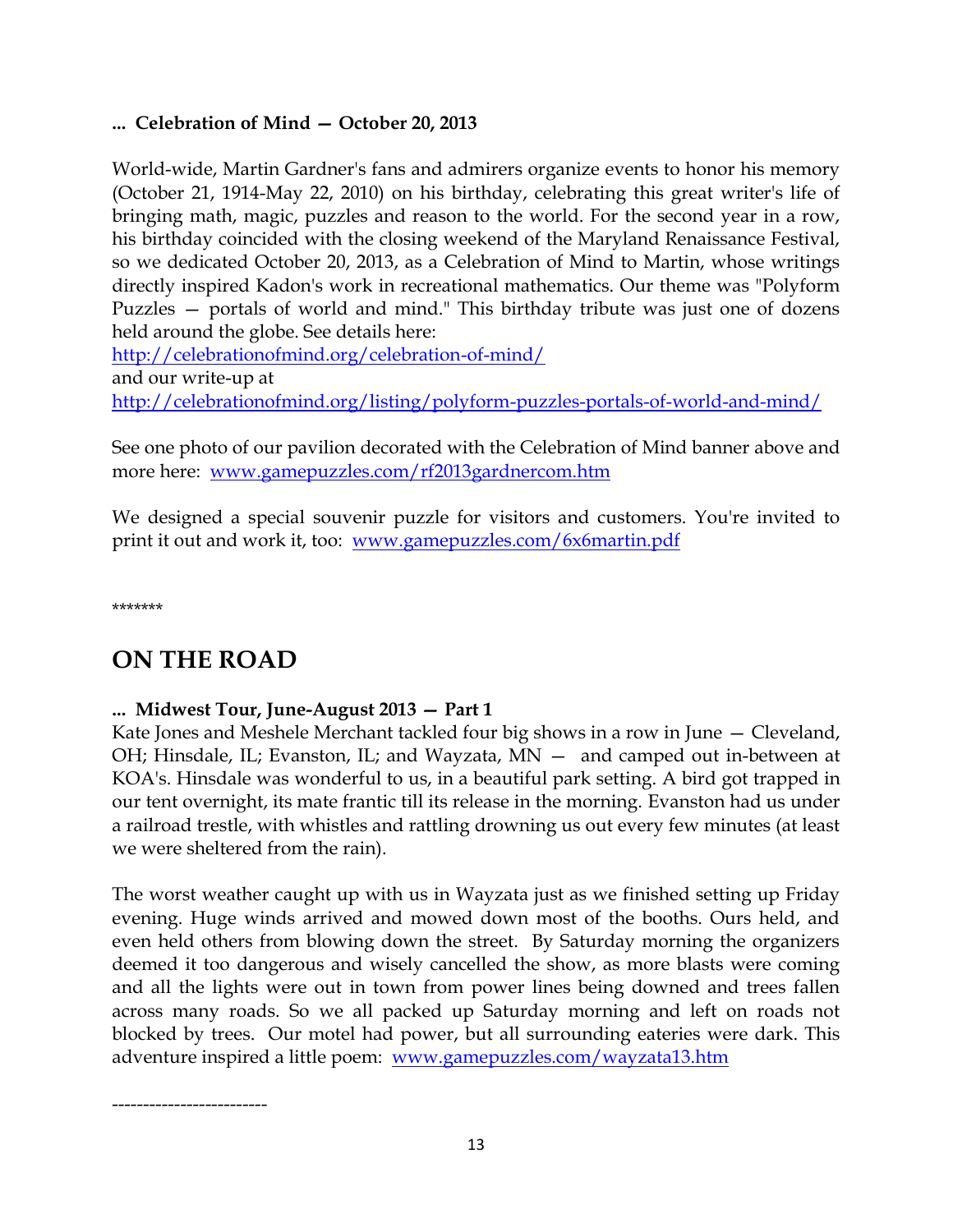#### **... Midwest Tour — Part 2**

Meshele returned to Florida after the Wayzata fiasco and Kate handled the next gig, Grand Haven, MI, solo. Then Dick flew out to help with Chicago and Wyandotte, MI, both major events. Lots of driving , then back to Maryland to restock, and immediately West again for four shows in Colorado — Aspen, Beaver Creek, Boulder and Frisco. Dick heroically did most of the driving so that Kate could work, her laptop's lifeline in the cigarette lighter outlet. Kate loves mountains, and these shows were eagerly anticipated. Unfortunately, Kate cracked a rib unloading from the van, and while the shows had to go on, all hiking plans had to be scrapped. We did take the cable car up to a nearby peak and gingerly toured a small cave. After two weeks Kate was able to breathe again, just in time to gear up for the nine weekends of the Maryland Renaissance Festival.

----------------------------

#### **... Maryland Renaissance Festival, August-October 2013**

A beautiful season, with less rain than the year before, and warm right up into October, was noteworthy for being our 30th year participating in the Festival. The "King" even visited to offer us congratulations. He and his royal companions also stopped in several times to play the Royal Game of the Goose, our star attraction in front of our pavilion. Here are pics: [www.gamepuzzles.com/renfest.htm#king](http://www.gamepuzzles.com/renfest.htm#king)

The last day of the season we dedicated as a "Celebration of Mind" in honor of the birthday of Martin Gardner (1914-2010). More story and pictures here:

[www.gamepuzzles.com/rf2013gardnercom.htm](http://www.gamepuzzles.com/rf2013gardnercom.htm)

Thanks and kudos to our great crew: Thomas Atkinson, Arthur Blumberg, Rolinda Collinson, Dick Jones, Eileen Shaivitz, Steve Zeve; and to our seasonal and standby helpers: Eric Bare, Seth Bonder, Meshele Merchant, and Anna Stephan.

----------------------------

#### **... Indoor Shows**

Leaving the 16th century, we plowed into our last four shows of the year in Ohio, Virginia and North Carolina — all indoors! Warm, dry, with electricity for good lighting. We salute a great organizer, Clyde Gilmore of Gilmore Enterprises, on his 40th year of producing shows, continuing the wonderful work started by his father. The Gilmores do everything right and clearly care about this special breed of humans, the independent artists and craftspeople. May their success long endure. More about the Gilmores here: [www.craftshow.com](http://www.craftshow.com/)

-----------------------

This year was our most packed show schedule ever, with 39 shows booked. We're testing whether working smarter, harder and longer will let us at least keep breaking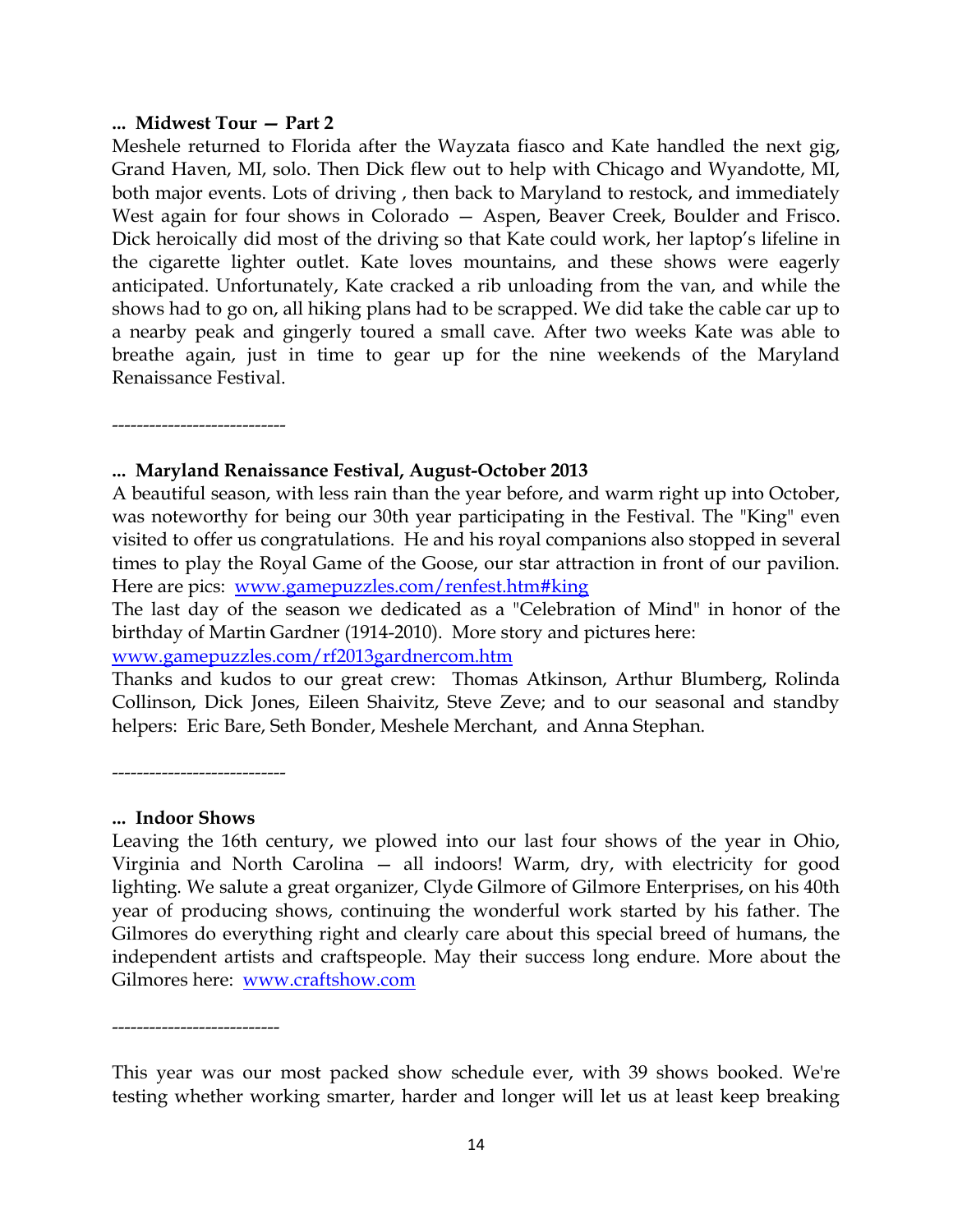even. After 35 years of doing this, our best reward is still the creative process and meeting customers who value what we do. Many thanks to our spunky booth helpers who meet whatever happens with good humor and energy.Thanks, Meshele and Eric and Dick, who took turns hitting the road in any weather, and special thanks to Eric for twice dealing with flat tires so the show could go on.

We also appreciate the art show organizers and promoters who are our direct connection to the market. It's a dynamic symbiosis that benefits all: organizers, artists, and customers.

-----------------------

#### **… Show Schedule**

From mid-January through April, Kate appears in art shows throughout Florida. The summer months she travels to the Midwest. Confirmed upcoming show dates for 2014 are posted on our calendar page. We add new shows as we're accepted and confirmed: [www.gamepuzzles.com/showlist.htm](http://www.gamepuzzles.com/showlist.htm)

If you're in the area, do stop by and say hello. Our booth looks like this:

**\*\*\*\*\*\*\*\***

# **CONNECTING**

You can reach us in all these ways: [www.gamepuzzles.com/contact.htm](http://www.gamepuzzles.com/contact.htm)

| Phone: | 410-437-2163              |
|--------|---------------------------|
| Email: | kadon@gamepuzzles.com     |
| Mail:  | Kadon Enterprises, Inc.   |
|        | 1227 Lorene Dr., Suite 16 |
|        | Pasadena, MD 21122        |



We accept American Express, Discover/Novus, Visa, Mastercard and PayPal. Simply make your PayPal payment payable to: [kadon@gamepuzzles.com](mailto:kadon@gamepuzzles.com) We also honor checks, money orders, bank transfers, and occasionally cash. Order

online, by mail, school purchase orders, phone, and in person at shows. See all ordering details here: [www.gamepuzzles.com/purchase.htm](http://www.gamepuzzles.com/purchase.htm)

Please let us know when your email address changes, and keep us on your Safe Senders list. We'll never spam you nor give out your private information.

**\*\*\*\*\*\*\*\***